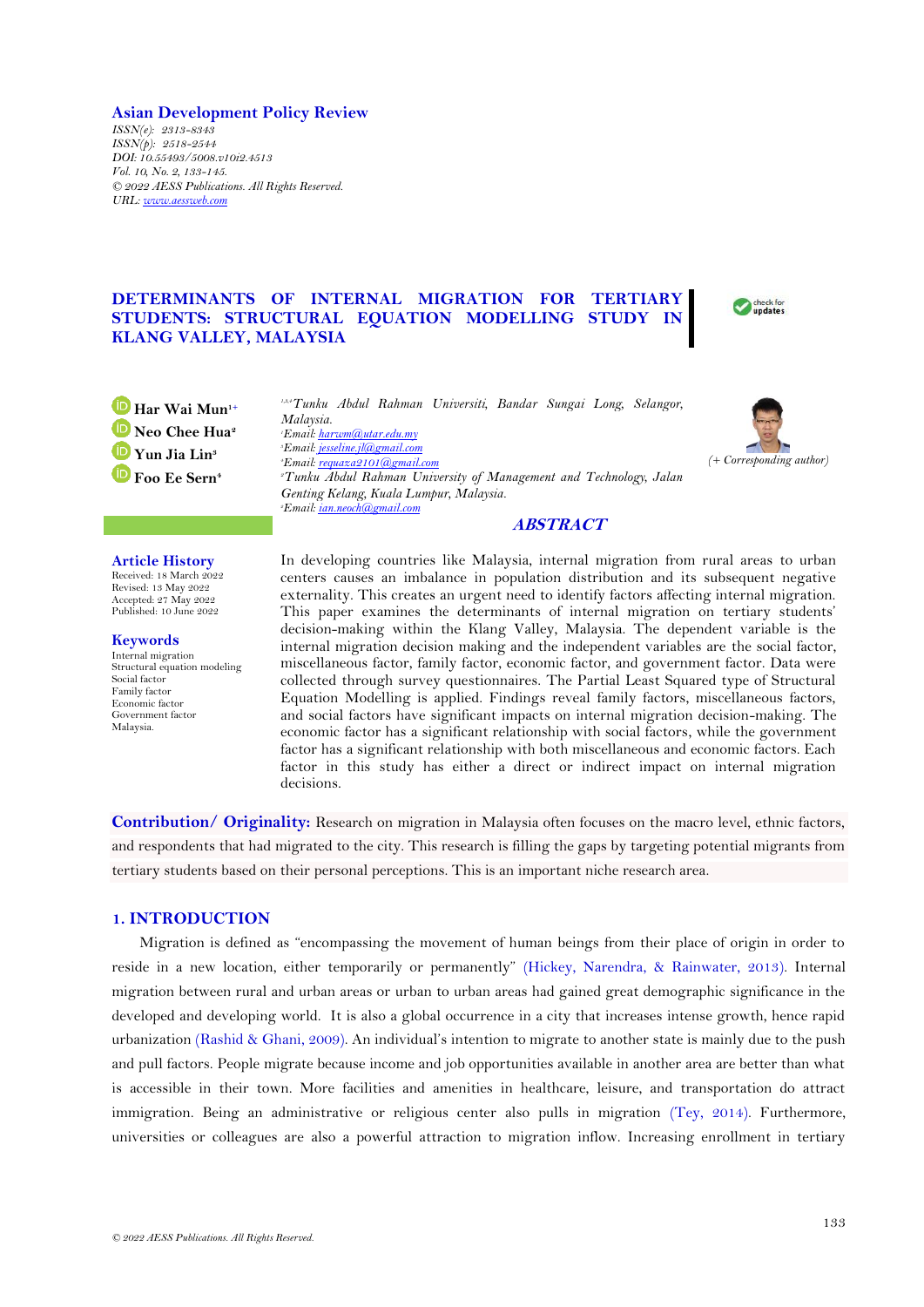education forces students to move to urban centers for study, in which they may continue to stay beyond completion of their studies [\(Tey, 2012\)](#page-9-1).

In the past, internal migration was often explained as the flows of migrants from rural areas to the cities of a country. The push and pull factors of migration caused the movers to relocate to better surroundings that they prefer. Reasons to leave can be due to economic factors, social and cultural factors, political factors, and so on. Rapid urbanization is happening in most developing countries. Although urbanization is a good symptom of a country's development and improvement, rapid urbanization especially in developing countries has caused certain targeted cities to be overpopulated and social problems can arise. Large unplanned immigration into the city may hinder the achievement of the "Sustainable cities and communities" of the Sustainable Development Goals (SDG-11). According to the [\(United Nations Development Program \(UNDP\), 2022\)](#page-9-2) more than 50% of the population stays in the city currently and this percentage is expected to increase to two-thirds by 2050. The consequences of overpopulation are pressure or harm to nature's sustainability, biodiversity, weather, and natural resources. In Malaysia, a city space like the Klang Valley area is the targeted area for movers from rural areas to live. There will be a high possibility that graduates that originate from other states that are currently pursuing their education in these states will decide to permanently stay in the Klang Valley areas. Thus, it's important for the public and government to know the youths' motive to move and to implement useful government policies that can cope with the problems of overpopulation in Klang Valley and potential aging population issue in the rural areas.

Research on internal migration has been conducted by many researchers in various countries with different methods such as [Salam, Azad, Salam, and Islam \(2020\)](#page-8-2) on Bangladesh, [Iqbal, Baig, Hyder, Hasnain, and Nawaz](#page-8-3)  [\(2016\)](#page-8-3) on Pakistan, [Black et al. \(2022\)](#page-8-4) on West Africa and [Curiel, Domínguez, Lora, and O'Clery \(2022\)](#page-8-5) on Columbia. However, very few researches focused on migration intention of tertiary students like [Santelli, Ragozini,](#page-8-6)  [and Vitale \(2022\)](#page-8-6) on Italy and this paper on Klang Valley in Malaysia. [Tey \(2012\)](#page-9-1); [Tey \(2014\)](#page-9-0) conducted similar studies but more focused on overall migration and the ethnical factor. It's important for countries to understand the patterns of migration to have proper planning for country development. In Malaysia, research on internal migration has been done by several researchers, but the information provided may have changed due to the passage of time. Besides, research on internal migration focusing on tertiary level students has not been carried out before in Malaysia. It's important for the public, government, and non-profit organizations to know the pattern of migration and factors to foster a balanced distribution of the people and the sustainable development of the areas.

The aim of this research is to provide a clear idea of the migration intention of tertiary-level students upon completing their studies. The factors that will be analyzed affecting the internal migration decision are economic factors, social factors, family affiliation factors, government policy factors, and miscellaneous factors. In addition, this research is conducted in a way that can project a clear understanding and view of the factors that influence the decision-making of internal migration. This study will also investigate the effect of government policy in influencing the migration intention of tertiary-level students. Government policy plays a major role in developing the economy of a country and reduction in society's poverty. Thus, it is important to understand and investigate the government policy's effects on internal migration in Malaysia.

# **2. LITERATURE REVIEW**

Internal migration is a major focus for a country, especially for the study of urbanization in a developing country. It plays an important role in population distribution and state development. Internal migration is actively happening in the Klang Valley areas. Internal migration has attracted more attention with the issues of heavy inmigration. This has led Klang Valley areas to be congested due to these areas that are more focused on the development of education, commercial, and administration. There are many reasons that caused internal migration to happen. It includes several factors such as economic, social, political, cultural, environmental, health, education, transportation, and so on. Collectively, these factors offer a higher quality of life that attracts potential migrants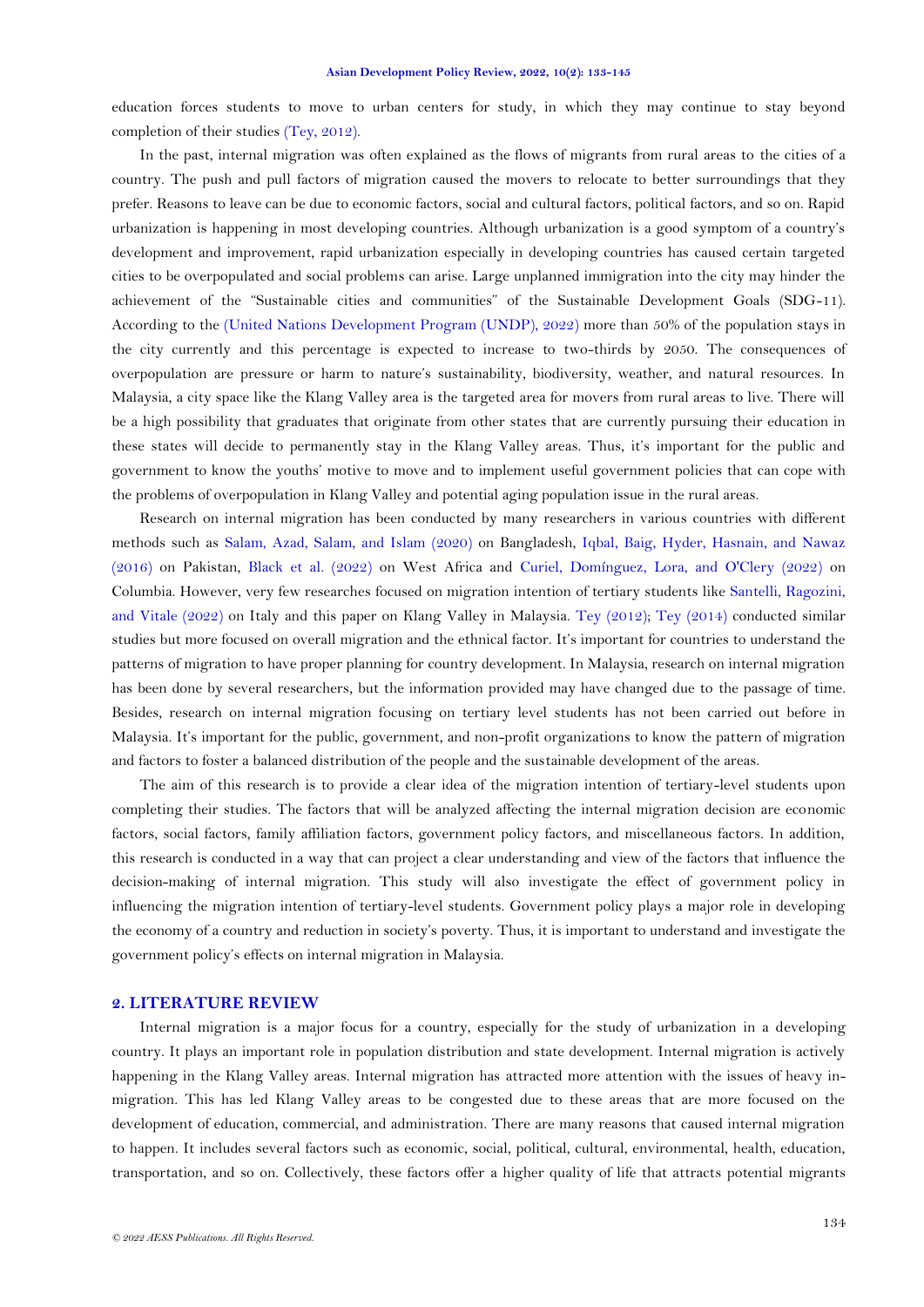[\(Salam et al., 2020\)](#page-8-2). Economic inequality is an important reason that causes internal migration to happen. According to [Gallup \(1996\)](#page-8-7) economic growth occurs unevenly across the regions of a country. Due to these reasons, it is frequently seen that graduate students leave their homes and search for better job opportunities in the city. Migration decisions for young people are critical decisions in life. Social factors also play an important role during the decision-making for migration. Social push factors can include ethnic, religious, racial, and cultural persecution. The research of [Martiskova \(2013\)](#page-8-8) shows that the younger generation often wants to have life experience abroad or familiarization with a different culture.

Composite interpersonal relations also can have an indirect effect on making the decision to migrate. Interpersonal factors such as family and friends can have an impact on making migration decisions. Affiliation which is the utility of living near family members or being part of a group or community is important to the value expectancy theory [\(Haug, 2008\)](#page-8-9). Political factors are important general groups that influence the act of migration. Under political factors, government policy plays a vital role in affecting the migration decision of the people. Internal migration from rural areas to urban centers has created a lot of pressure and consequences due to the large population inflow. The government is forced to develop policies to restrict the movement of people to reduce the pressure caused by migrants [\(Msigwa & Bwana, 2014\)](#page-8-10). The miscellaneous factor is the presence of other factors or personal motives that can affect the migration decision. Presence of other factors such as help from relatives and friends, the desire to receive higher education, the closeness of cultural contacts, and cultural diversity [\(Kainth,](#page-8-11)  [2009\)](#page-8-11). Besides, geographical factors like distance, topographical features, weather, and climatic conditions including floods and droughts are also listed as miscellaneous factors that influence migration decisions.

There are many migration theories that have been reviewed and used in explaining migration. Neoclassical Economic Theory is one of them. It indicates that the original movement of an individual is due to income maximization. This shows that the economic conditions like differentials in incomes, employment opportunities, and migration costs between two geographical locations will have a big impact on influencing individual decisions on migration. According to Todaro, this theory suggests that migration by geographical differences is related to the global supply and demand for labor [\(Martiskova, 2013\)](#page-8-8). At the macro-level, income differences between different locations prompt individuals to move from low wage areas to high wage areas. In other words, it can be explained by the movement of labor surplus regions to labor scarce regions [\(Haas, 2008\)](#page-8-12). While at the micro-level, Neoclassical Economic Theory views migrants as individuals who will make migration decisions based on costbenefit assumptions [\(Haas, 2008\)](#page-8-12). Migrants will be moving to places that they expected and assumed to be most productive for them based on their free choice. This migration theory views rural-urban migration as a part of the whole development and urbanization process.

According to Lewis's surplus labor model, the economy is divided into two sectors, which are the subsistence sector (traditional sector) in the rural areas and the modern sector in the urban centers [\(Har, Tan, & Lim, 2008\)](#page-8-13). From this concept, the inefficiency of utilizing human resources happened because surplus labor is believed to exist in the subsistence sector. Thus, to boost industrialization and development it is best to move the surplus labor to modern urban areas. Indeed, this rural to urban migration that linked with economic sectors, productivity and employment has long been conceptualized by [Todaro \(1969\)](#page-9-3) which is more commonly known as the Harris-Todaro migration model. According to the model, relatively high permanent incomes in the urban areas will continue to attract the inflows of rural migrants if the expectation of rural-urban wages differential remains high enough to outweigh the risk of being unemployed [\(Har et al., 2008\)](#page-8-13). However, it is not possible due to the presence of institutional factors such as government and labor unions in wage determination. Neo-classical migration economy provides two migration models. First, Lewis's migration model shows that under-employment in rural areas will encourage migrations to urban areas. Second, Harris-Todaro's migration model shows that due to institutional factors wages will not be equal to expectations and thus resulted in unemployment in urban areas. The first "Laws of Migration" is the other migration theory that was formulated in two articles by Ernest Georg Ravenstein in the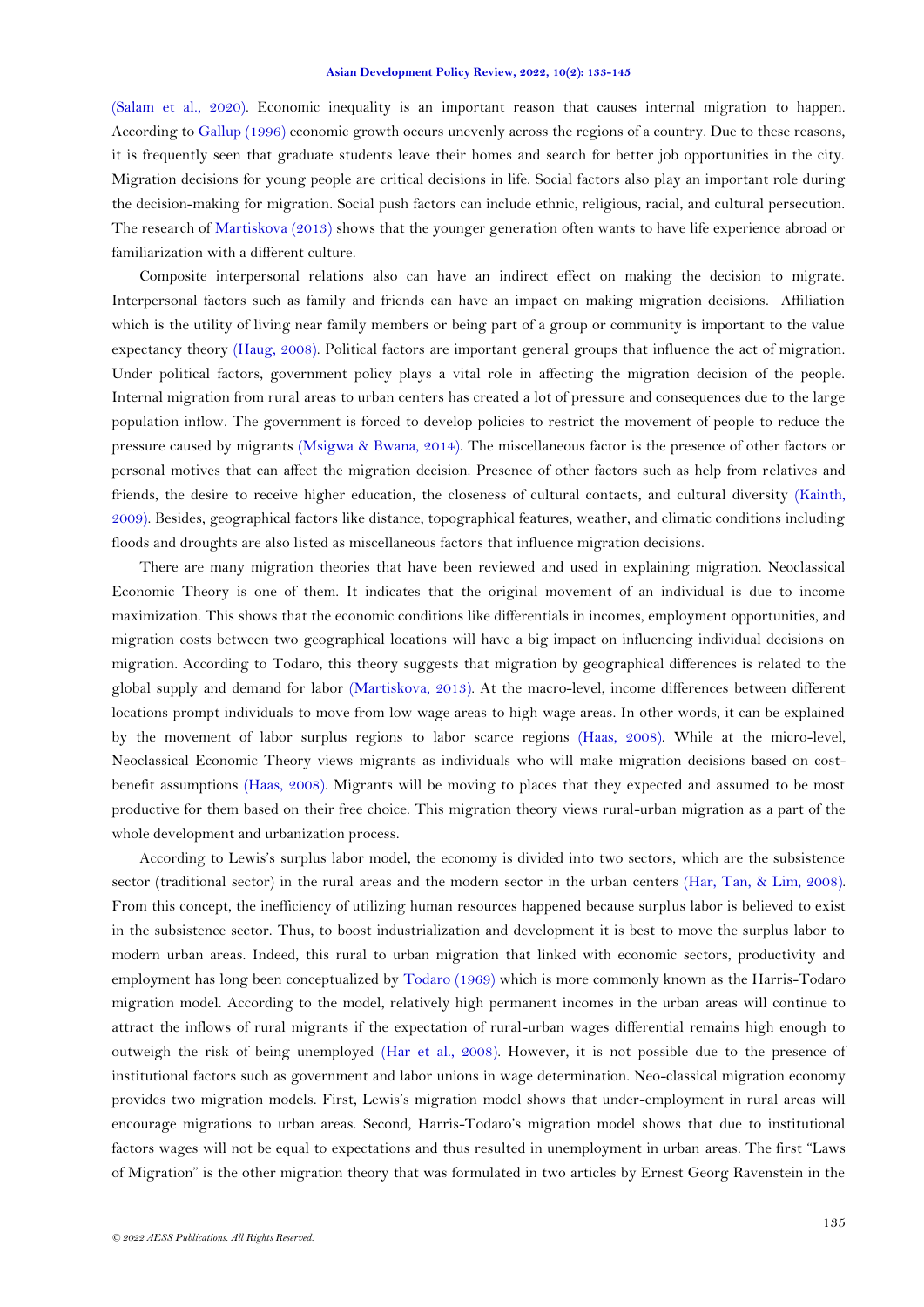Nineteenth Century. It's the oldest concept of understanding migration. The concept of migration by Ravenstein was an inseparable part of development and he stated that the major causes of migration were economic [\(Haas,](#page-8-12)  [2008\)](#page-8-12). As migration studies became more detailed, factors like distance and population density are considered to influence migration patterns [\(Haas, 2008\)](#page-8-12). [Ravenstein \(1885\)](#page-8-14) also mentioned that as the amount of migration reduces with longer distances; migration transpires in different phases; populace movements are bilateral; and migration differentials in gender or social class can affect an individual's mobility [\(Martiskova, 2013\)](#page-8-8). Despite This shows the underlying assumptions of push-pull theories. A new analytical framework of Ravenstein's "Laws of Migration" was subsequently revised and stated that other influences like factors associated with the area of origin and area of destination such as distance, physical barriers, immigration laws, personal factors, and so on will determine the decision to migrate [\(Haas, 2008\)](#page-8-12). This analytical framework is commonly referred to as the "Push-Pull" model and it has gained popularity and become the dominant migration model in migration study. A simple explanation of this model can be defined as an individual choice that various factors like environmental, demographic, and economic can determine migration decisions [\(Haas, 2008\)](#page-8-12). Push factors are factors that push or force people to leave due to problems occurring. These factors are usually unfavorable things such as unemployment, underdevelopment, and lack of opportunities, social problems, natural disasters, and many more. Pull factors entice people to a different area for better prospects. These factors are usually favorable things such as high employment and salary, better economic conditions, high productivity, facilities and development, a high level of education, and so on. Push factors and pull factors are equally important as the push factors forced the migration to happen and are simultaneously pulled by the expectation of better findings in other places [\(Kainth, 2009\)](#page-8-11).

## **3. METHODOLOGY**

This is qualitative research, and the questionnaire will be the primary resource. The target population of this research will be tertiary level students who are expecting to graduate soon and are from other states in Malaysia that are currently pursuing their tertiary level education in the Klang Valley areas. The tertiary levels of the students include foundation, degree, master, and Ph.D. levels. However, all tertiary level students who originate in Klang Valley or both parents and family have permanently stayed in Klang Valley areas are excluded. The sampling location will be narrowed down to the Sungai Long and Cheras areas as including all areas in Klang Valley will be too broad to study due to limited resources. The haphazard sampling method is chosen for this research. All information collected is through the respondent which was relatively easy to access. There are a total of 254 sets of data collected from target respondents through personal distribution and online survey methods. A total of 36 questions were asked for this survey and categorical and scaled questions were used. Survey questionnaires were divided into 4 sections. The questions in each section are, Section A, related to respondents' biography, Section B, related to the migration intention in the foreseeable future, Section C questions related to family affiliation factors, Section D, factors that will affect respondents' migration decisions and Section E, factors of government policy that will affect the migration decision. Thirty sets of questionnaires were distributed to respondents as a pilot study. Data from the pilot test was analyzed using the Partial Least Square (PLS) method. Results from the pilot study were then analyzed and evaluated to test the accuracy and reliability of the survey questionnaires. Alterations were made according to the corrections and feedback from respondents. Descriptive analysis and inferential analysis were practiced in this research. Descriptive analysis is used to analyze respondent demographic profile while inferential analysis that used the Partial Least Square Structural Equation modelling (PLS-SEM) approach were used to analyze the relationship between indicators and factors.

#### **4. DATA ANALYSIS**

Respondents' demographic profiles were analyzed using frequency analysis. They are gender, ethnicity group, academic areas, and working experience during university courses. The total number of respondents is 254 with the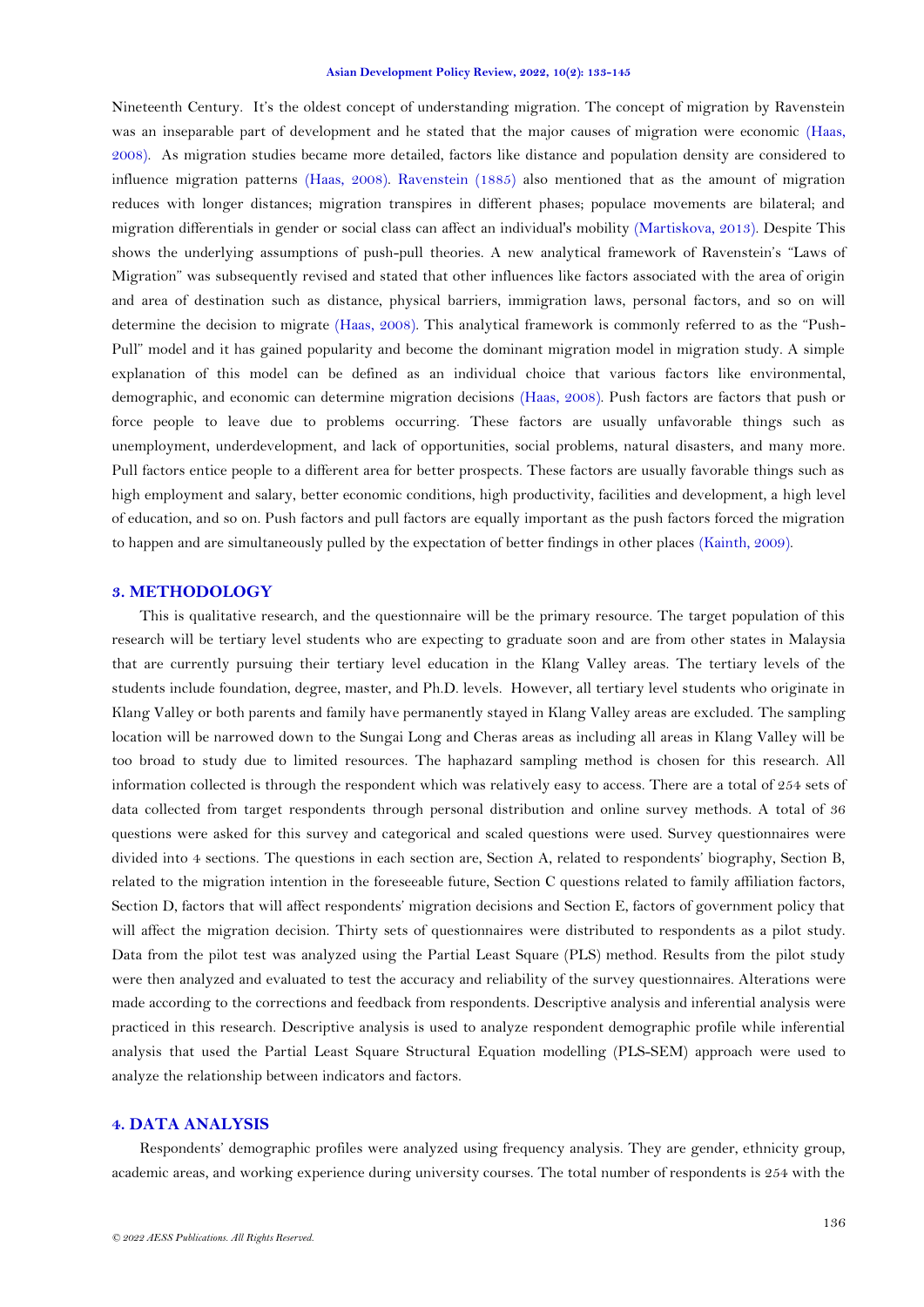percentage of females (58.27%) being higher than males (41.73%). There are five different ethnic groups of respondents. The majority are Chinese, Indian and Malay followed by others (*Bumiputera* and non-*Bumiputera*) and foreigners. Most respondents are art streams students that have an accountancy and business background. More than 50% of the respondents had working experience during their college life.

<span id="page-4-0"></span>

| Latent variable | <b>Indicators</b> | Factor<br>Loading | Composite<br>Reliability | <b>Average Variance</b><br><b>Extracted (AVE)</b> |
|-----------------|-------------------|-------------------|--------------------------|---------------------------------------------------|
| Decision        | Intention         | 0.668             | 0.803                    | 0.506                                             |
|                 | Marry             | 0.726             |                          |                                                   |
|                 | Move              | 0.678             |                          |                                                   |
|                 | Stay              | 0.769             |                          |                                                   |
| Family          | Expectation       | 0.625             | 0.736                    | 0.488                                             |
|                 | Family            | 0.604             |                          |                                                   |
|                 | Parents           | 0.841             |                          |                                                   |
| Government      | Development       | 0.823             | 0.919                    | 0.695                                             |
|                 | Financial         | 0.819             |                          |                                                   |
|                 | Healthcare        | 0.829             |                          |                                                   |
|                 | ICT               | 0.856             |                          |                                                   |
|                 | Infrastructure    | 0.84              |                          |                                                   |

**Table 1.** Convergent validity for reflective construct.

# *4.1. Convergent Validity*

Convergent validity reflects the extent to which indicators of the specific construct are interrelated [\(Santhanamery & Ramayah, 2014\)](#page-8-15). In general, it refers to whether indicators from a latent variable do belong to that latent variable. [Table](#page-4-0) 1 shows the convergent validity of the reflective construct and is assessed by assessing the loadings, composite reliability, and average variance extracted (AVE). According to [Santhanamery and](#page-8-15)  [Ramayah \(2014\)](#page-8-15) factor loadings and AVE of higher than 0.5 and composite reliability (CR) higher than 0.7 is acceptable. So, the results show that factor loadings and composite reliability are at an acceptable level. AVE was at 0.488, which is below 0.5. However, AVE is said to be acceptable at 0.4 and higher if Composite Reliability is more than 0.6 [\(Huang, Wang, Wu, & Wang, 2013\)](#page-8-16). Thus, the convergent validity of the construct is adequate.

|  | Table 2. Convergent validity for reflective construct. |  |  |  |
|--|--------------------------------------------------------|--|--|--|
|--|--------------------------------------------------------|--|--|--|

<span id="page-4-1"></span>

| No.            | Label                                           | Outer<br>Weight | t-statistic | p-value | Outer<br>Loading | t-statistic | p-value |
|----------------|-------------------------------------------------|-----------------|-------------|---------|------------------|-------------|---------|
| - 1            | $Cost \rightarrow Economic$                     | 0.200           | 2.430       | 0.015   | 0.678            | 11.052      | 0.000   |
| $\mathcal{Q}$  | $High \rightarrow Economic$                     | $-0.115$        | 1.001       | 0.317   | 0.708            | 9.607       | 0.000   |
| 3              | Standard $\rightarrow$ Economic                 | 0.389           | 3.651       | 0.000   | 0.764            | 8.619       | 0.000   |
| $\overline{4}$ | Opportunities<br>$\rightarrow$<br>Economic      | 0.488           | 4.635       | 0.000   | 0.851            | 18.655      | 0.000   |
| 5              | $Support \rightarrow Economic$                  | 0.317           | 2.998       | 0.003   | 0.736            | 10.998      | 0.000   |
| 6              | Environmental<br>$\rightarrow$<br>Miscellaneous | 0.557           | 1.837       | 0.066   | 0.616            | 2.051       | 0.040   |
| $\overline{7}$ | $Friends \rightarrow Miscellaneous$             | 0.163           | 0.486       | 0.627   | 0.589            | 2.503       | 0.012   |
| 8              | $Relatives \rightarrow Miscellaneous$           | 0.702           | 1.737       | 0.082   | 0.799            | 2.580       | 0.010   |
| 9              | $Primitive \rightarrow Social$                  | 0.077           | 0.844       | 0.399   | 0.560            | 6.694       | 0.000   |
| 10             | Social network $\rightarrow$ Social             | 0.079           | 0.960       | 0.337   | 0.553            | 6.597       | 0.000   |
| 11             | Urban_life $\rightarrow$ Social                 | 0.053           | 0.732       | 0.464   | 0.491            | 5.819       | 0.000   |
| 12             | $Work\_life \rightarrow Social$                 | 0.322           | 3.094       | 0.002   | 0.723            | 10.292      | 0.000   |
| 13             | Entertainment $\rightarrow$ Social              | 0.108           | 1.300       | 0.193   | 0.635            | 8.636       | 0.000   |
| 14             | $Facilities \rightarrow Social$                 | 0.435           | 4.248       | 0.000   | 0.850            | 14.755      | 0.000   |
| 15             | Lifestyle $\rightarrow$ Social                  | 0.169           | 1.753       | 0.08    | 0.798            | 14.048      | 0.000   |
| 16             | $Safety \rightarrow Social$                     | 0.110           | 1.240       | 0.215   | 0.740            | 10.835      | 0.000   |

**Note:** Significant tests at 1% level, 5% level, and 10% level were conducted using bootstrapping (5000 samples).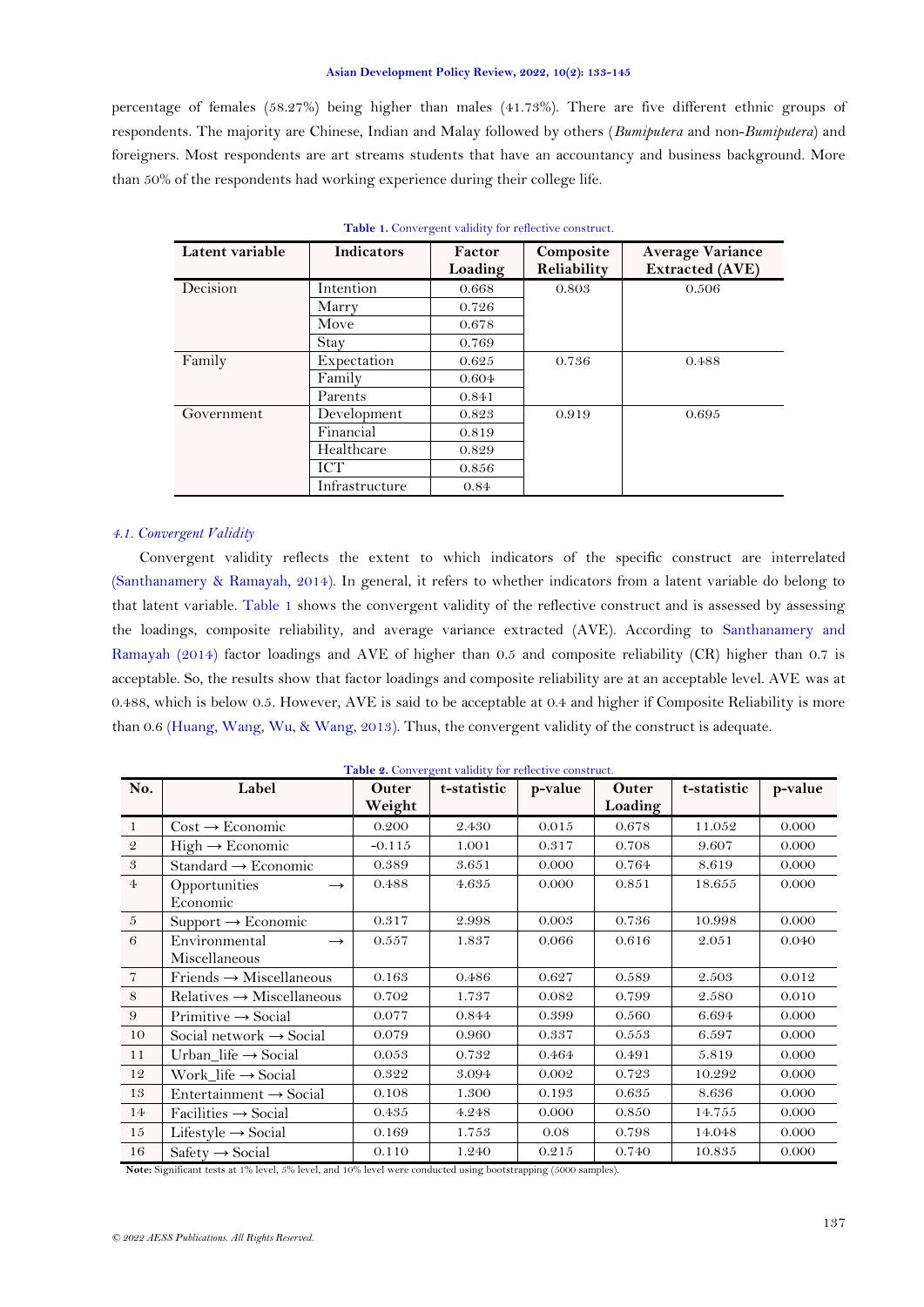[Table 2](#page-4-1) shows the convergent validity of the formative construct. Based on the results shown, only (numbers 1,3,4,5,6,8,12,14,15) are at a significant level, 5%,1%,1%,5%,10%,10%,5%,1%,10% respectively, while the others are not significant at any level. Therefore, according to [Hair, Hult, Ringle, and Sarstedt \(2016\)](#page-8-17) if the indicators are not significant at the respective significant level, we may look at the t-statistic (more than 1.96) and p-value of outer loading of the formative construct. If they are significant at their respective levels and based on prior research and theory also provide support for the relevance of the indicators that capture the latent variable, then the outer weight should be retained instead of removed. Thus, when looking at the outer loading of the formative construct, t-values were all significant and all their p-values were significant at 1% and 5%, so convergent validity is established.

| <b>Determinants</b> | <b>Decision</b> | Family | Government |
|---------------------|-----------------|--------|------------|
| Decision            | 0.711           |        |            |
| Family              | 0.546           | 0.698  | -          |
| Government          | 2.063           | 0.084  | 0.833      |

**Table 3.** Discriminant validity for reflective construct.

### <span id="page-5-0"></span>*4.2. Discriminant Validity for Reflective Construct*

[Table 3](#page-5-0) shows the result for the discriminant validity for a reflective construct which is defined as that the construct is different with other constructs. To conduct discriminant validity, the square root of AVE from the respective construct is compared against the correlations of the other constructs and when the value of squared root AVE is greater than other constructs then discriminant validity is established. For example, the latent variable Family's AVE was found to be 0.488 (from [Table 4\)](#page-5-1) and its square root becomes 0.698. This number is greater than the value in the column and row of Family (0.084, 0.546). A similar observation is also made for latent variable Decision and Government. Thus, results showed that discriminant validity is established.

<span id="page-5-1"></span>

| <b>Constructs</b> | <b>Indicators</b> | <b>VIF</b> |  |  |  |  |
|-------------------|-------------------|------------|--|--|--|--|
|                   | Cost              | 1.625      |  |  |  |  |
|                   | High              | 2.688      |  |  |  |  |
| Economics         | Standard          | 1.586      |  |  |  |  |
|                   | Opportunities     | 2.681      |  |  |  |  |
|                   | Support           | 1.655      |  |  |  |  |
|                   | Environment       | 1.039      |  |  |  |  |
| Miscellaneous     | Friends           | 1.314      |  |  |  |  |
|                   | Relatives         | 1.27       |  |  |  |  |
|                   | Primitive         | 1.578      |  |  |  |  |
|                   | Social            | 1.517      |  |  |  |  |
|                   | Urban life        | 1.373      |  |  |  |  |
| Social            | Work-life         | 1.813      |  |  |  |  |
|                   | Entertainment     | 1.745      |  |  |  |  |
|                   | Facilities        | 2.016      |  |  |  |  |
|                   | Lifestyle         | 2.453      |  |  |  |  |
|                   | Safety            | 2.126      |  |  |  |  |

**Table 4.** Outer VIF.

### *4.3. Collinearity Issue (Formative Construct)*

[Table 4](#page-5-1) shows the results of collinearity statistics for indicators in formative construct and it indicates that there were no collinearity problems as the VIF value is below 5. It shows that the indicators are not correlated to each other as stated earlier.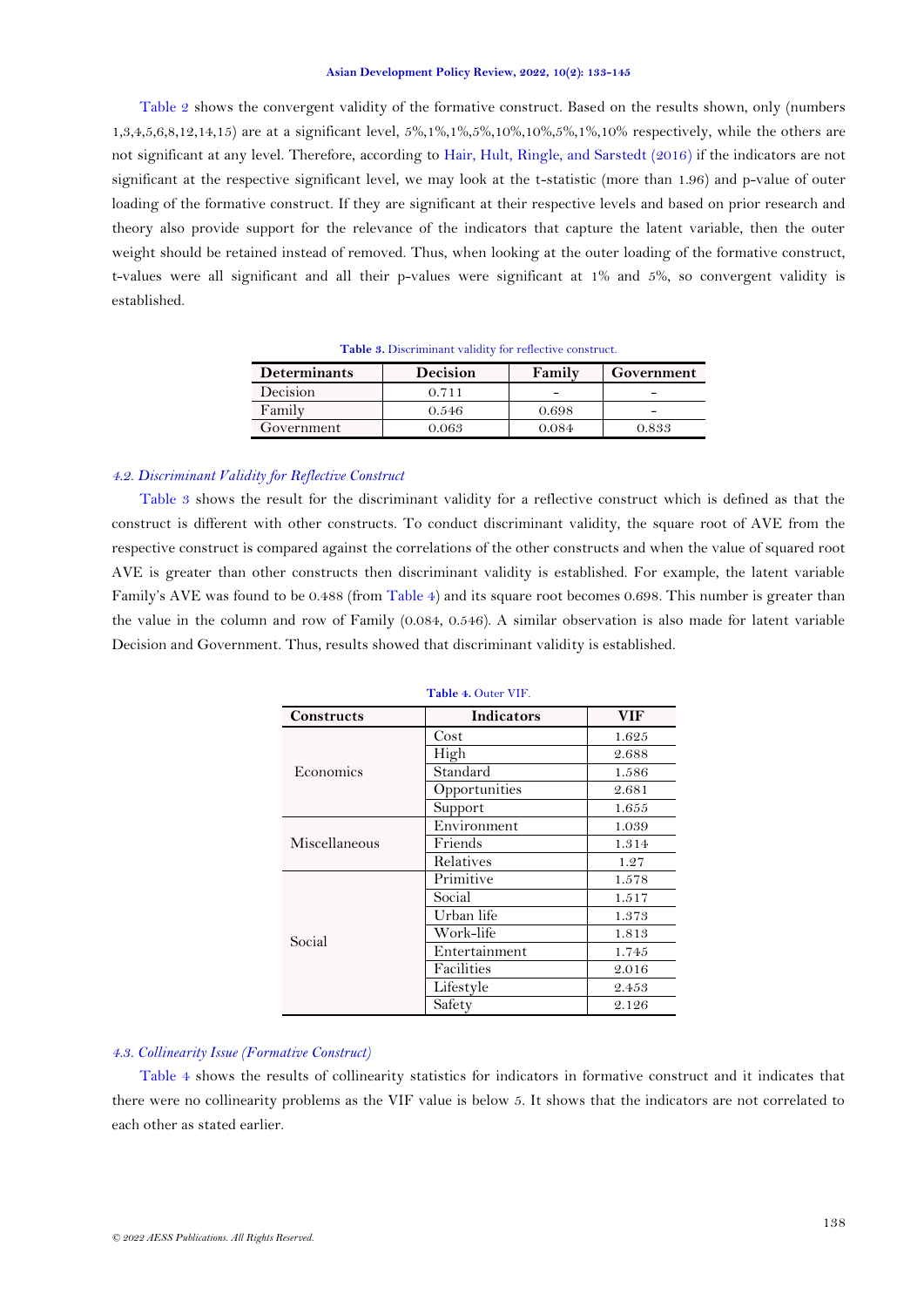### *4.4. Structural Model*

This sub-section represents the relationship between the construct in the model through the estimation of path coefficient and r<sup>2</sup> value which indicate the overall model goodness of fit as shown in [Figure 1.](#page-6-0) Both [Figure 1](#page-6-0) and [Table 5](#page-6-1) show the results of the model. Family  $(\beta = 0.515, p < 0.01)$  and Social  $(\beta = 0.2, p < 0.1)$  are positively related to internal migration decisions and Miscellaneous ( $\beta$  = -0.148, p < 0.1) has negative relationship towards internal migration decisions. However, Government (β = 0.022, p > 0.1) and Economic (β = -0.087, p > 0.1) were not a significant predictor of internal migration decisions in our research. All these latent variables had explained 31.7% of the variance in internal migration decision.



| Figure 1. Structural model. |  |  |  |
|-----------------------------|--|--|--|
|                             |  |  |  |

<span id="page-6-1"></span><span id="page-6-0"></span>

|                                        | <b>Tavic 9.</b> Ou actural model result. |                    |         |
|----------------------------------------|------------------------------------------|--------------------|---------|
| <b>Descriptions</b>                    | <b>Path Coefficient</b>                  | <b>T-Statistic</b> | P-Value |
| Economic $\rightarrow$ Decision        | $-0.087$                                 | 0.873              | 0.383   |
| Economic $\rightarrow$ Family          | 0.105                                    | 1.398              | 0.162   |
| Economic $\rightarrow$ social          | $0.741***$                               | 16.139             | 0.000   |
| Government $\rightarrow$ Decision      | 0.022                                    | 0.36               | 0.719   |
| Government $\rightarrow$ Economic      | $-0.320***$                              | 4.21               | 0.000   |
| Government $\rightarrow$ Family        | 0.118                                    | 1.528              | 0.127   |
| Government $\rightarrow$ Miscellaneous | $-0.218***$                              | 2.795              | 0.005   |
| Government $\rightarrow$ Social        | $-0.072$                                 | 1.503              | 0.133   |
| $Family \rightarrow Decision$          | $0.515***$                               | 9.752              | 0.000   |
| Miscellaneous $\rightarrow$ Decision   | $-0.148*$                                | 1.674              | 0.094   |
| Social $\rightarrow$ Decision          | $0.200*$                                 | 1.737              | 0.082   |

# **Table 5.** Structural model result.

**Note:** "\*\*\* and \*" indicate significant at 1% level and 10% level, which are obtained using bootstrapping (5000 samples).

Other latent variables also have relationships with each other which affect the internal migration decision making. It was shown that the Economic construct ( $\beta = 0.741$ ,  $p < 0.01$ ) has a significant impact on the social construct only, but no significant impact on family ( $\beta = 0.105$ , P > 0.1) and Government construct ( $\beta = -0.072$ , p > 0.1). The government has significant impacts on all latent variables, but our research only found it has a significant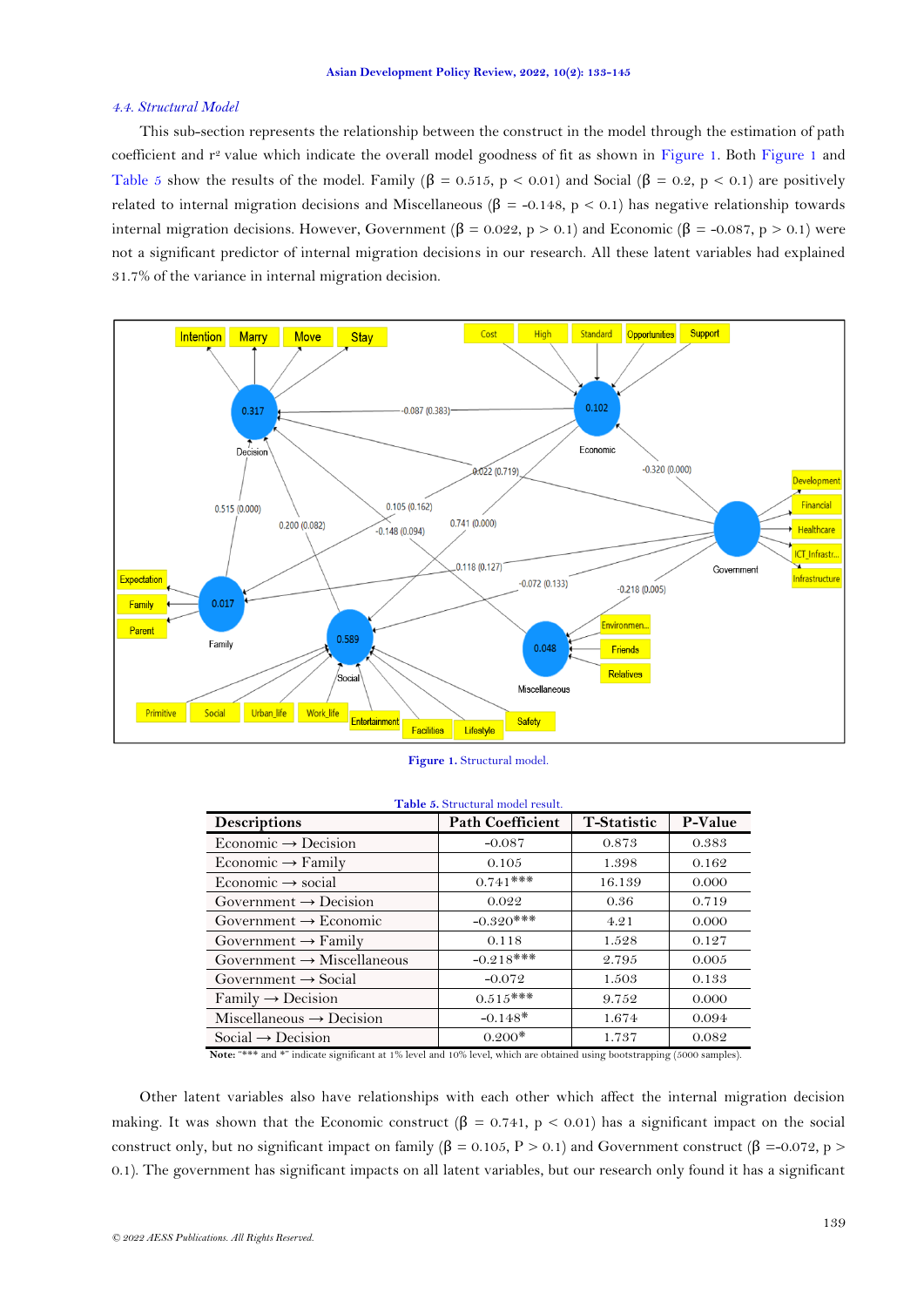impact on Miscellaneous construct ( $\beta$  = -0.218, p < 0.01) and Economic construct ( $\beta$  = -0.32, p < 0.01) yet no significant results towards Family ( $\beta = 0.118$ , p > 0.1).

## **5. FINDINGS AND DISCUSSION**

From the research we conducted, three out of five independent variables have significant impacts on internal migration decisions. The family factor has the strongest impact on internal migration decisions followed by a social factor with both having positive relationships toward internal migration decisions. The miscellaneous factor, too, has an impact with a negative relationship on internal migration decision-making. Whereas economic and government factors show no impact or in other words they are insignificant towards internal migration decisions. However, the research shows that the economic factor has an impact on the social factor. From here, we predict that a good economic system determined the social factor which eventually leads to internal migration decisions from their respective birthplace or hometown. The "Family" factor shows the strongest impact on the internal migration decision of tertiary students in our exploratory research. If students wish to migrate away from their respective home towns to one of the cities within Malaysia, they must build a strong trust between them and their parents to get their approval. Regardless of how good the economic status of the city is, parents' approvals are the priority. Besides, employers can consider the prospect of work-life balance other than giving high salaries to attract future graduates to move from their hometown to the respective location of the workplace and vice versa. This is because the factor loading of this indicator in the social factor represents high importance towards the factor where the value is (0.723). If the employer does not provide a 'time out' for their employees, it will be hard to retain them or attract new employees to work for them.

This research has several natural constraints. First, the honesty and seriousness of respondents are always the common limitations for primary data. Some of the respondents may not take completion the survey questionnaire seriousness. This may be due to the uncomfortable and security issues of respondents providing their personal thoughts to other parties in an unfavorable manner. Additionally, due to time constraints, it was too difficult for the researcher to reach out to every target respondent in the sampling frame. It is difficult to exactly identify tertiarylevel students that originate from other states in Malaysia. In Klang Valley areas, there is an estimated population of 5.1 million, and this figure is too large for the researcher to reach out to every tertiary student. To have more valuable and informative data, there are a few suggestions given for future researchers. First, the survey questionnaires were distributed mainly only in Sungai Long and Cheras areas. However, these two areas are not large enough to represent the whole Klang Valley area. Thus, it is suggested that other researchers may carry out similar studies, but cover a bigger area such as Klang, Gombak, Sepang, Putrajaya, Cyberjaya and so on. To have a more reliable and valid result, future researchers are advised to enlarge the sampling size. The sampling size for this research was only 245 sets of data which can be considered small to study the whole Klang Valley area. With a larger sample size, researchers can have more accurate and effective data. Lastly, the researcher for this study may have omitted or forgotten to include some useful and important variables in identifying the migration decisions. Thus, it is advised that future researchers understand and insert more variables in testing respondents' migration decisions.

#### **6. CONCLUSION**

In this research, the main objective was to determine the factors that affect migration decisions for tertiarylevel students. The study was conducted using primary data through survey questionnaires. A total of 245 survey questionnaires were collected and data was processed. The Partial Least Squared method was used to conduct the analysis for this research. In conclusion, the research objectives in this study had been reasonably achieved as the results show that family affiliation factors, social factors, and miscellaneous factors can affect internal migration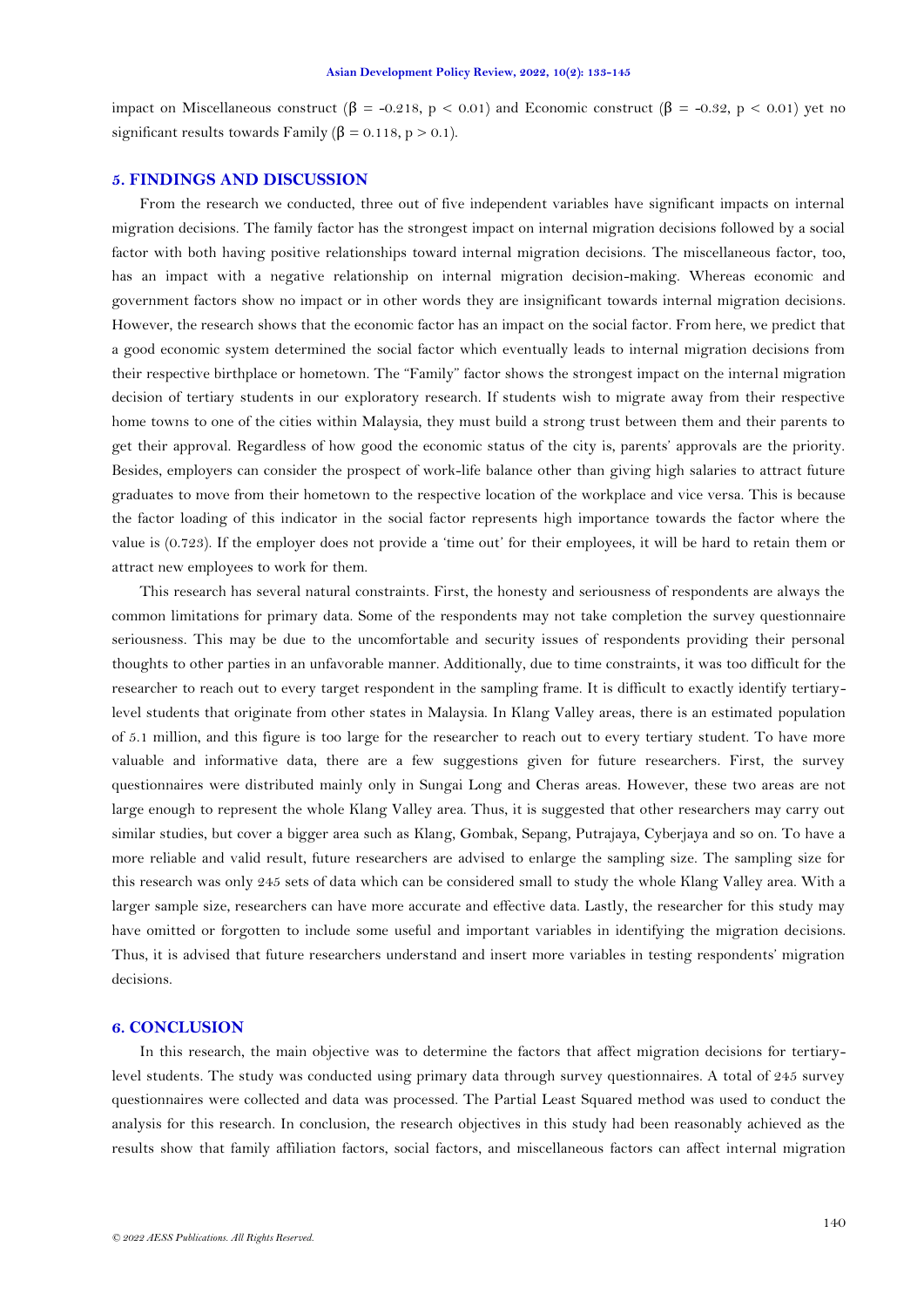decisions. Results from this research can be useful for students and the government to understand the patterns of internal migration.

**Funding:** This research is supported by Anbound (Malaysia) Research Center (Grant number: 4394/000). **Competing Interests:** The authors declare that they have no competing interests. **Authors' Contributions:** All authors contributed equally to the conception and design of the study.

### **REFERENCES**

- <span id="page-8-4"></span>Black, R., Bellagamba, A., Botta, E., Ceesay, E., Cissokho, D., Engeler, M., & Sakho, P. (2022). Migration drivers and migration choice: Interrogating responses to migration and development interventions in West Africa. *Comparative Migration Studies, 10*(1), 1-18.Available at: https://doi.org/10.1186/s40878-022-00283-3.
- <span id="page-8-5"></span>Curiel, R. P., Domínguez, M. Q., Lora, E., & O'Clery, N. (2022). Mobility between Colombian cities is predominantly repeat and return migration. *Computers, Environment and Urban Systems, 94*, 101774.Available at: https://doi.org/10.1016/j.compenvurbsys.2022.101774.
- <span id="page-8-7"></span>Gallup, J. L. (1996). *Migration in Malaysia: Heterogeneity and Persistence*. Hanoi: Unpublished Manuscript, Institute of Sociology.
- <span id="page-8-12"></span>Haas, H. D. (2008). Migration and development: A theoretical perspective. *International Migration Review, 44*(1), 227 – 264.
- <span id="page-8-17"></span>Hair, J. J. F., Hult, G. T. M., Ringle, C. M., & Sarstedt, M. (2016). *A primer on partial least squares structural equation modeling (PLS-SEM)*. New York: SAGE Publications.
- <span id="page-8-13"></span>Har, W. M., Tan, A. L., & Lim, C. H. (2008). *Development economics: Theories and issues*. Kuala Lumpur: Pustaka Prinsip.
- <span id="page-8-9"></span>Haug, S. (2008). Migration networks and migration decision-making. *Journal of Ethnic and Migration Studies, 34*(4), 585- 605.Available at: https://doi.org/10.1080/13691830801961605.
- <span id="page-8-0"></span>Hickey, M., Narendra, P., & Rainwater, K. (2013). A review of internal and regional migration policy in Southeast Asia. Working Paper No. 8. Asia Research Institute, National University of Singapore.
- <span id="page-8-16"></span>Huang, C.-C., Wang, Y.-M., Wu, T.-W., & Wang, P.-A. (2013). An empirical analysis of the antecedents and performance consequences of using the moodle platform. *International Journal of Information and Education Technology, 3*(2), 217 – 221.Available at: https://doi.org/10.7763/ijiet.2013.v3.267.
- <span id="page-8-3"></span>Iqbal, M., Baig, A., Hyder, M., Hasnain, R., & Nawaz, N. (2016). Socio-economic and cultural factors effecting migration behavior in district Sargodha, Pakistan. *International Journal of Asian Social Science, 6*(12), 672-682.Available at: https://doi.org/10.18488/journal.1/2016.6.12/1.12.672.682.
- <span id="page-8-11"></span>Kainth, G. S. (2009). Push and pull factors of migration: A case study of Brick Kiln Migrant workers in Punjab. *Asian-Specific Journal of Social Sciences, 1*(1), 82 – 116.
- <span id="page-8-8"></span>Martiskova, M. (2013). *What are the main reasons for young Greeks to emigrate?* , Master Thesis, University of Twente School of Management.
- <span id="page-8-10"></span>Msigwa, R. E., & Bwana, K. M. (2014). Assessment of internal migration policies in developing countries: Evidence from Tanzania. *Business and Economic Research, 4*(1), 32-47.Available at: https://doi.org/10.5296/ber.v4i1.5077.
- <span id="page-8-1"></span>Rashid, M., & Ghani, I. (2009). *The importance of internal migration: In the context of urban planning decision making*. Paper presented at the Penang: International Conference on Built Environment in Developing Countries.
- <span id="page-8-14"></span>Ravenstein, E. G. (1885). The laws of migration. *Journal of the Statistical Society of London, 48*(2), 167-235.
- <span id="page-8-2"></span>Salam, S., Azad, M. A. K., Salam, M. A., & Islam, M. M. (2020). Rural-to-urban migration and realization of expected better life in Bangladesh: An empirical study in Rajshahi City Corporation. *International Journal of Asian Social Science, 10*(10), 612 – 622.Available at: https://doi.org/10.18488/journal.1.2020.1010.612.622.
- <span id="page-8-6"></span>Santelli, F., Ragozini, G., & Vitale, M. P. (2022). Assessing the effects of local contexts on the mobility choices of university students in Campania region in Italy. *Genus, 78*(1), 1-25.Available at: https://doi.org/10.1186/s41118-021-00144-4.
- <span id="page-8-15"></span>Santhanamery, T., & Ramayah, T. (2014). Explaining the e-Government usage using expectation confirmation model: The case of electronic tax filing in Malaysia. In Government e-Strategic Planning and Management (pp. 287-304). New York: Springer.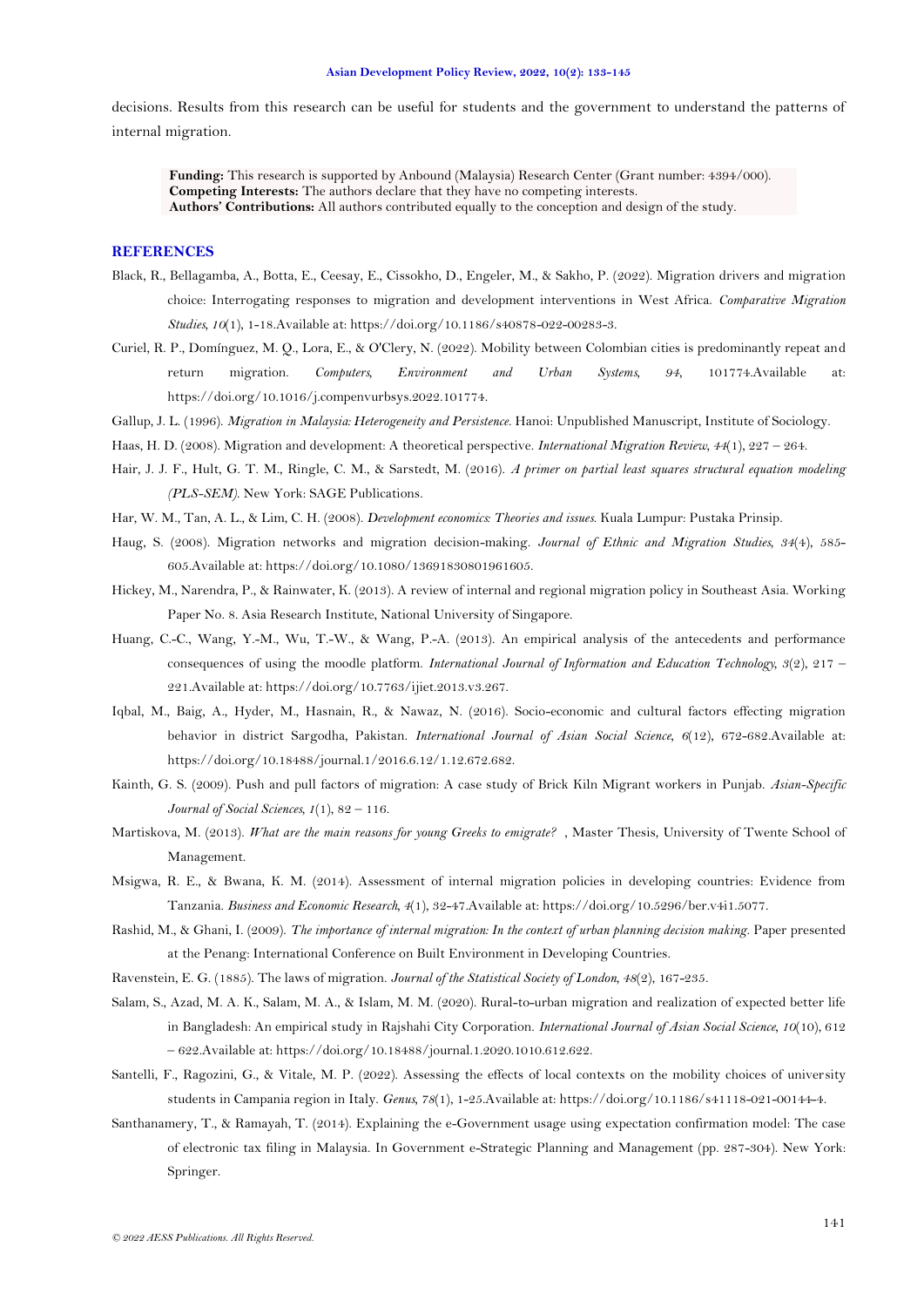- <span id="page-9-0"></span>Tey, N.-P. (2014). Inter-state migration and socio-demographic changes in Malaysia. *Malaysian Journal of Economic Studies, 51*(1), 121-139.
- <span id="page-9-1"></span>Tey, N. P. (2012). Internal migration in the Klang Valley of Malaysia: Issues and implications. *Malaysian Journal of Chinese Studies, 1*, 40-59.
- <span id="page-9-3"></span>Todaro, M. P. (1969). A model of labor migration and urban unemployment in less developed countries. *The American Economic Review, 59*(1), 138-148.
- <span id="page-9-2"></span>United Nations Development Program (UNDP). (2022). Goal 11: Sustainable cities and communities. Retrieved from https://www1.undp.org/content/oslo-governance-centre/en/home/sustainable-development-goals/goal-11 sustainable-cities-and-communities.html.

# **APPENDIX**

# **Appendix A – Survey Questionnaire**

# **Section A**

Please provide your personal details below as survey purposes.

- 1. Gender
	- o Male
	- o Female
- 2. Age (as last birthday) \_\_\_\_\_\_\_\_\_\_\_\_\_\_\_\_\_\_\_\_
- 3. Ethnicity group
	- o Malay o India o Others (Non-Bumiputera)
	- o Chinese o Others (Bumiputera) o Foreign resident
- -

- 4. What is your place of origin?
	- State:  $\_\_$

| Town:     |  |  |
|-----------|--|--|
| Postcode: |  |  |

Village/Residential area: \_\_\_\_\_\_\_\_\_\_\_\_\_\_\_\_\_\_\_\_\_\_\_\_\_\_\_\_\_\_\_\_\_\_\_\_\_\_\_\_\_\_\_\_\_\_

5. Year of study: Semester:

- 6. Foundation / Degree / Master or PhD / Others (please circle)
- 7. In what academic area is your undergraduate degree? Check more than one area, if applicable.
	- Medicine and Human Sciences
	- Business Administration, Management, Marketing, Economics
	- Accountancy, Actuarial Sciences
	- Arts, Social Sciences and Education
	- Agricultural Sciences and Natural Resources
	- Engineering and Built Environment
	- $\Box$  Architecture
	- Fine and Performing Arts
	- Journalism and Mass Communication
	- Public Affairs and Community Service
	- Life and Physical Sciences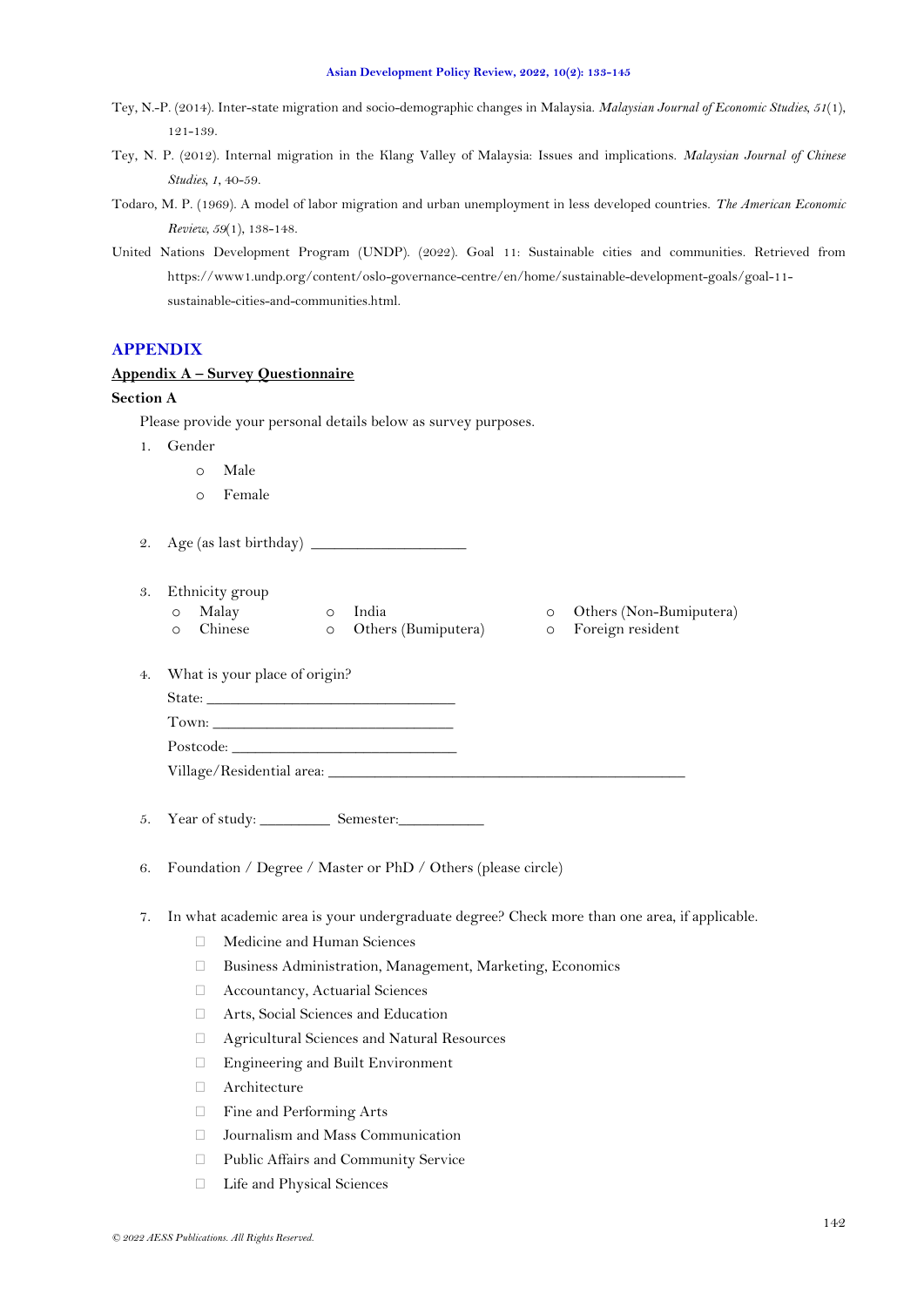- Law
- Others (please specify) \_\_\_\_\_\_\_\_\_\_\_\_\_\_\_\_\_\_\_\_\_\_\_\_
- 8. Did you work (excluding internship) during your university course?
	- Yes
	- $\neg$  No
- 9. Where do you think your first job after graduation will be?
	- Hometown
	- City in Malaysia (Please state: \_\_\_\_\_\_\_\_\_\_\_\_\_\_\_\_\_\_\_\_\_\_\_\_\_\_)
	- $\Box$  Overseas (Please state:  $\Box$
	- $\Box$  Mobile (Flexible working anywhere)

# **Section B**

Please answer the following statements using a scale of 1 to 5. Circle your answer.

- $1 = No$  intention at all / plan to work in hometown
- $2 =$  Likely will not
- $3 = Not sure (neither yes nor no)$
- $4 =$  Likely will
- $5 =$  Certainly

[Table 1](#page-10-0) Presents questions on intention to move to city.

| <b>Table 1.</b> Questions on intention to move to city. |  |  |  |
|---------------------------------------------------------|--|--|--|
|---------------------------------------------------------|--|--|--|

<span id="page-10-0"></span>

| No. | <b>Statements</b>                                                                                                           |               | Scale |                |   |
|-----|-----------------------------------------------------------------------------------------------------------------------------|---------------|-------|----------------|---|
| 1.  | Do you have the intention to work for at least<br>a certain amount of years at city (away from<br>hometown) in near future? | $\mathcal{Q}$ | 3     | $\overline{4}$ | Ð |
| 2.  | Do you have the intention to move your<br>family (parents) to city you work in near<br>future?                              |               | 3     | $\overline{4}$ | Ð |
| 3.  | Do you think you will marry and have your<br>own family in city you work in near future?                                    |               | 3     | $\overline{4}$ | Ð |
| 4.  | Overall, do you expected to stay in city for<br>long term / permanently?                                                    | 9             | 3     | 4              | Ð |

# **Section C**

Please answer the following statements using a scale of 1 to 5. Circle your answer.

- $1 = No$  intention at all / plan to work in hometown
- $2 =$  Likely will not
- 3 = Not sure (neither yes nor no)
- $4 =$  Likely will
- $5 =$  Certainly

[Table 2](#page-11-0) Presents questions on influence of family factor on migration decision.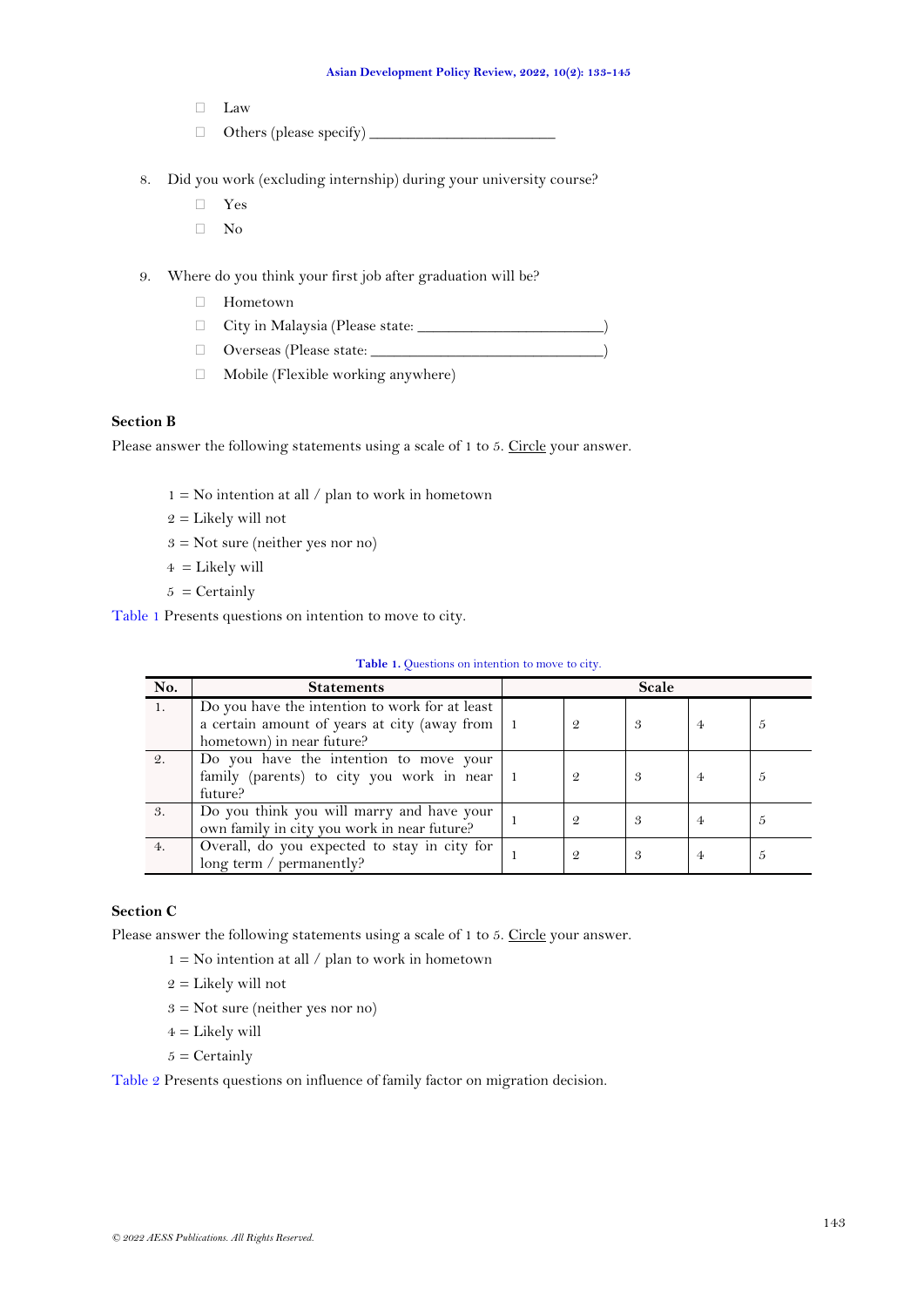<span id="page-11-0"></span>

| No. | <b>Statements</b>                                                                                                                         |               | Scale |   |  |
|-----|-------------------------------------------------------------------------------------------------------------------------------------------|---------------|-------|---|--|
| 1.  | Does your family expected you to work for<br>at least a certain amount of years at city $\vert$ 1<br>(away from hometown) in near future? | $\mathcal{Q}$ |       |   |  |
|     | Does your family have the intention to move<br>to city to stay with you in near future?                                                   | 9             |       |   |  |
| 3.  | Overall, does your family expected you to<br>stay in city for long term / permanently?                                                    | 9             |       | 4 |  |

**Table 2.** Questions on influence of family factor on migration decision.

# **Section D**

When making migration decision as a college/university graduate to work in city or away from hometown, how important are (or were) the following factors in that decision? Please answer the statements using a scale of 1 to 5. Circle your answer.

- 1 = Not important at all
- $2 =$ Unimportant
- $3 =$  Neutral
- $4 =$ Important
- $5 =$  Extremely important

[Table 3](#page-11-1) Presents questions on factors impacting migration decision.

<span id="page-11-1"></span>

| No.                        | <b>Statements</b>                                                                     |   |                | Scale |                |   |
|----------------------------|---------------------------------------------------------------------------------------|---|----------------|-------|----------------|---|
| -1                         | To be close to relatives                                                              |   | $\mathfrak{D}$ | 3     | 4              | 5 |
| $\mathcal Q$               | To be nearer to friends and acquaintances                                             |   | $\mathcal{Q}$  | 3     | $\overline{4}$ | 5 |
| $\boldsymbol{\mathcal{S}}$ | Urban life experience                                                                 |   | $\mathfrak{D}$ | 3     | $\overline{4}$ | 5 |
| $\overline{4}$             | Work-life balance                                                                     |   | $\mathfrak{D}$ | 3     | $\overline{4}$ | 5 |
| $\boldsymbol{5}$           | Better chance of marrying                                                             |   | $\mathfrak{D}$ | 3     | 4              | 5 |
| $\sqrt{6}$                 | Social Network                                                                        |   | $\mathfrak{D}$ | 3     | $\overline{4}$ | 5 |
| $\overline{7}$             | Standard of living                                                                    |   | $\mathfrak{D}$ | 3     | $\overline{4}$ | 5 |
| $\,8\,$                    | Job opportunities                                                                     |   | $\mathfrak{D}$ | 3     | $\overline{4}$ | 5 |
| 9                          | High paid job (better career prospects)                                               |   | $\mathfrak{D}$ | 3     | 4              | 5 |
| 10                         | Cost of property                                                                      |   | $\mathcal{Q}$  | 3     | $\overline{4}$ | 5 |
| 11                         | Finance support (government subsidized                                                |   | $\mathcal{Q}$  | 3     | 4              | 5 |
|                            | programs, company allowances, etc)                                                    |   |                |       |                |   |
| 12                         | Healthcare, infrastructure services<br>and                                            | 1 | $\mathcal{Q}$  | 3     | $\overline{4}$ | 5 |
|                            | facilities                                                                            |   |                |       |                |   |
| 13                         | Working lifestyle                                                                     |   | $\mathcal{Q}$  | 3     | $\overline{4}$ | 5 |
| 14                         | Security and safeness                                                                 |   | $\mathfrak{D}$ | 3     | $\overline{4}$ | 5 |
| 15                         | Environmental quality                                                                 |   | $\mathcal{Q}$  | 3     | $\overline{4}$ | 5 |
| 16                         | Recreational and entertainment activities                                             |   | $\mathcal{Q}$  | 3     | $\overline{4}$ | 5 |
| 17                         | Primitive conditions (tradition, conservative/<br>open-minded thinking, customs, etc) |   | $\mathfrak{D}$ | 3     | $\overline{4}$ | 5 |

# **Table 3.** Ouestions on factors impacting migration decision.

# **Section E**

Do you have any intention to return back to hometown (if working in city) when given these government developments. Please answer (circle) the statements using a scale of 1 to 5.

- $1 = Yes$  with strong intention
- $2 =$  Likely yes
- 3= Not sure (neither yes nor no)
- $4 =$  Likely no
- $5 =$  Not at all